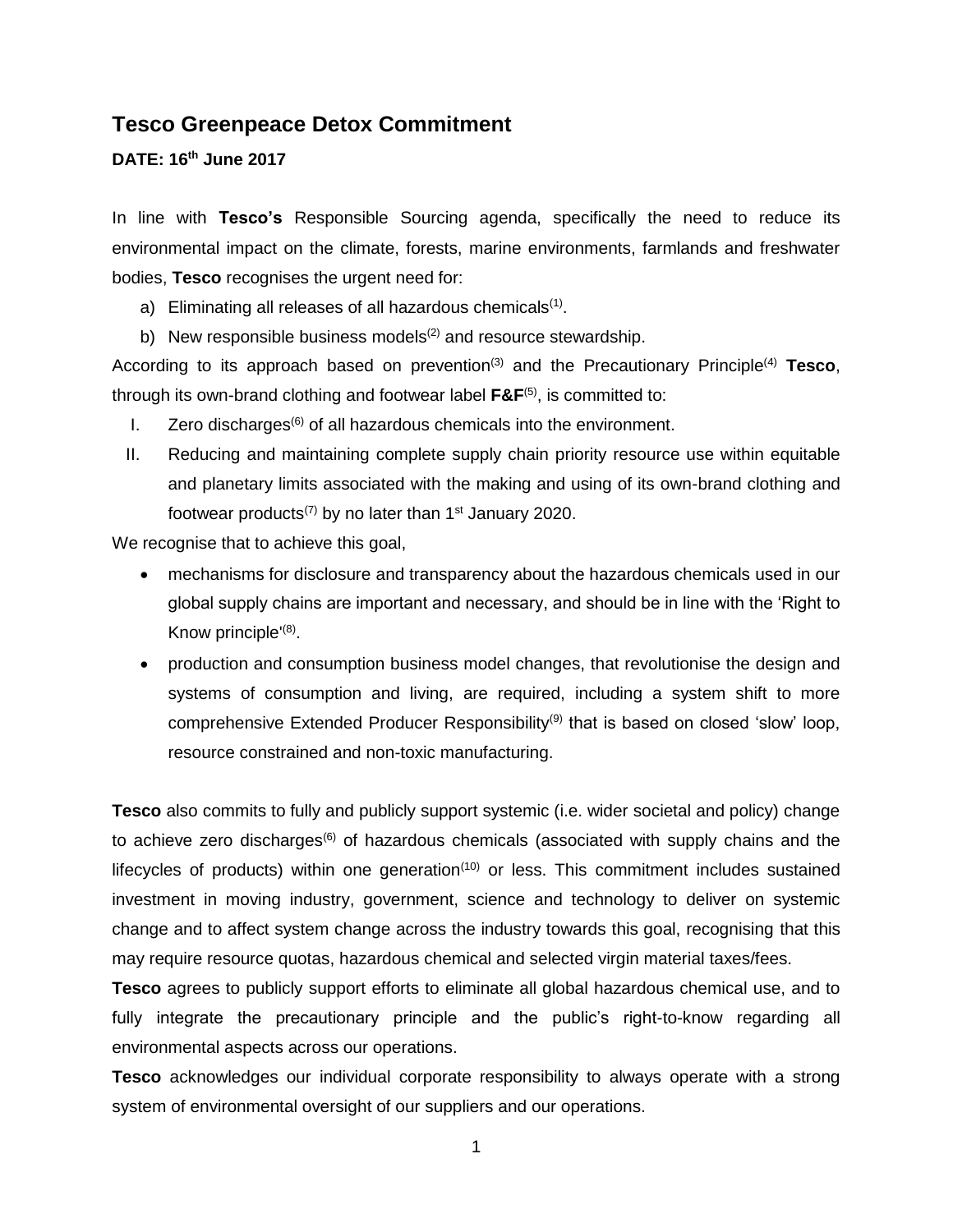This commitment, as well as the individual action plan – and the links to the evidence supporting the delivery for all aspects of this commitment no later than the delivery dates indicated within this commitment – will always be available to the global public via our tescoplc.com website.

**Tesco** understands the scope of the commitment to be a long-term vision – with on-going ambitious practices including the following individual action plan:

# **Individual action plan**

## **1. Supply-chain disclosure**

In line with **Tesco's** commitment to the public's 'right to know' the chemical substances used within its global supply chain and the products it sells, **Tesco** will be taking the following actions:

- 1. Publish our company Restricted Substances in Textiles, Leather and Footwear List (RSiT), which includes our Manufacturing Restricted Substances List (MRSL), containing detection limits along with the publication of this commitment, and annually update thereafter to reflect our full implementation of the precautionary principle, always applying the best current technology  $-$  i.e. the lowest reasonably practicable reporting limits<sup>(15)</sup>.
- 2. Begin with the detailed public disclosure of use and discharges of hazardous chemicals based on reported quantities of releases of hazardous chemicals to the environment, facility by facility, year by year, made available in a searchable, online and international database/platform.

The list of chemicals to report on in this database should begin with, at least, the 11 priority chemical groups(11) and detection limits (as per our company RSiT), always applying the best current technology<sup> $(15)$ </sup>, in our clothing and footwear supply chain via full facility transparency (i.e. detailed location and individual data of each facility) and disclosure of chemical-by-chemical use and discharges data, beginning with the following actions:

I. As soon as possible, no later than 6 months after the publication of this commitment, we commit to have the full testing evidence published by at least 50% of all our global wet process suppliers' facilities or affiliates where hazardous chemicals are used globally, and will disclose the discharge data of facilities by using the online platform of the Institute for Public and Environmental Affairs and the Detox discharge data template (IPE Detox Platform) or equivalent.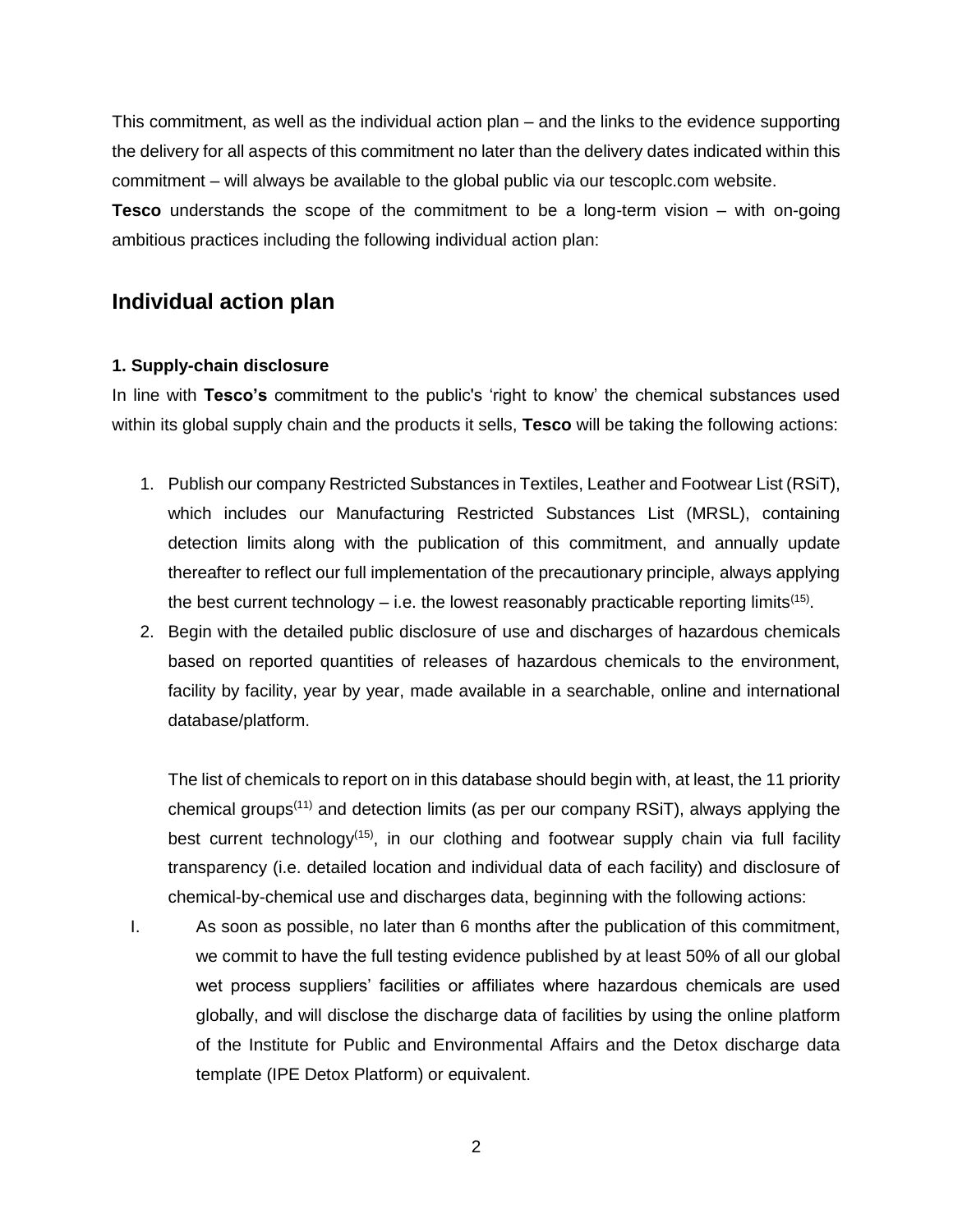- II. As soon as possible and by no later than 12 months after the publication of this commitment, we will also commit to have the full testing evidence published by at least 80% of our global wet process suppliers facilities or affiliates where hazardous chemicals are used, and will disclose the discharge data of facilities (as per full scope and content of our MRSL) by using the IPE Detox Platform (or equivalent).
- III. **Tesco** agrees to work towards transparency of our clothing and footwear supply chain during 2017 via full disclosure of our preferred and strategic suppliers, including all our tier 1 sites as well as our biggest and most strategic tier 2+3 wet processes suppliers, on our website in line with apparel sector best practice, and commits to regularly update and expand this list in the future.
- IV. **Tesco** agrees to always ensure the discharge data disclosure is fully credible and reflects the MRSL and that we will always disclose via a single searchable, online and international database/platform (using the IPE Detox Platform or equivalent) for facilities located in China, as well as our other sourcing locations.

### **2. Priority hazardous chemical groups elimination policy**

Fully aligned with our implementation of the precautionary principle across all of our environment related operations, we recognise the intrinsic, or potential intrinsic hazardous properties of all 11 priority hazardous chemical groups, and therefore acknowledge it is our priority to eliminate the use and discharge of these chemicals into the environment across our global supply chain and our operations. There are multiple supply-chain pathways for potential contamination (including chemical formulations) and we will enhance both training and auditing of our supply chain and our operations to prevent that any of these chemicals enter into our supply chain via undocumented contamination of chemical supplier formulations.

In line with our elimination policy, **Tesco** will enforce its ban on the 9 of the 11 priority hazardous chemical groups, specifically phthalates, brominated and chlorinated flame retardants, azo dyes, organotin compounds, chlorobenzenes, chlorinated solvents, chlorophenols, heavy metals and short-chain chlorinated paraffins, with the following actions:

- I. Publish the results of an investigation and the full testing evidence into the current compliance to this requirement and report the findings to the public.
- II. Strengthen our supplier contract language to ensure only chemical formulations free of these priority hazardous chemical groups are utilized.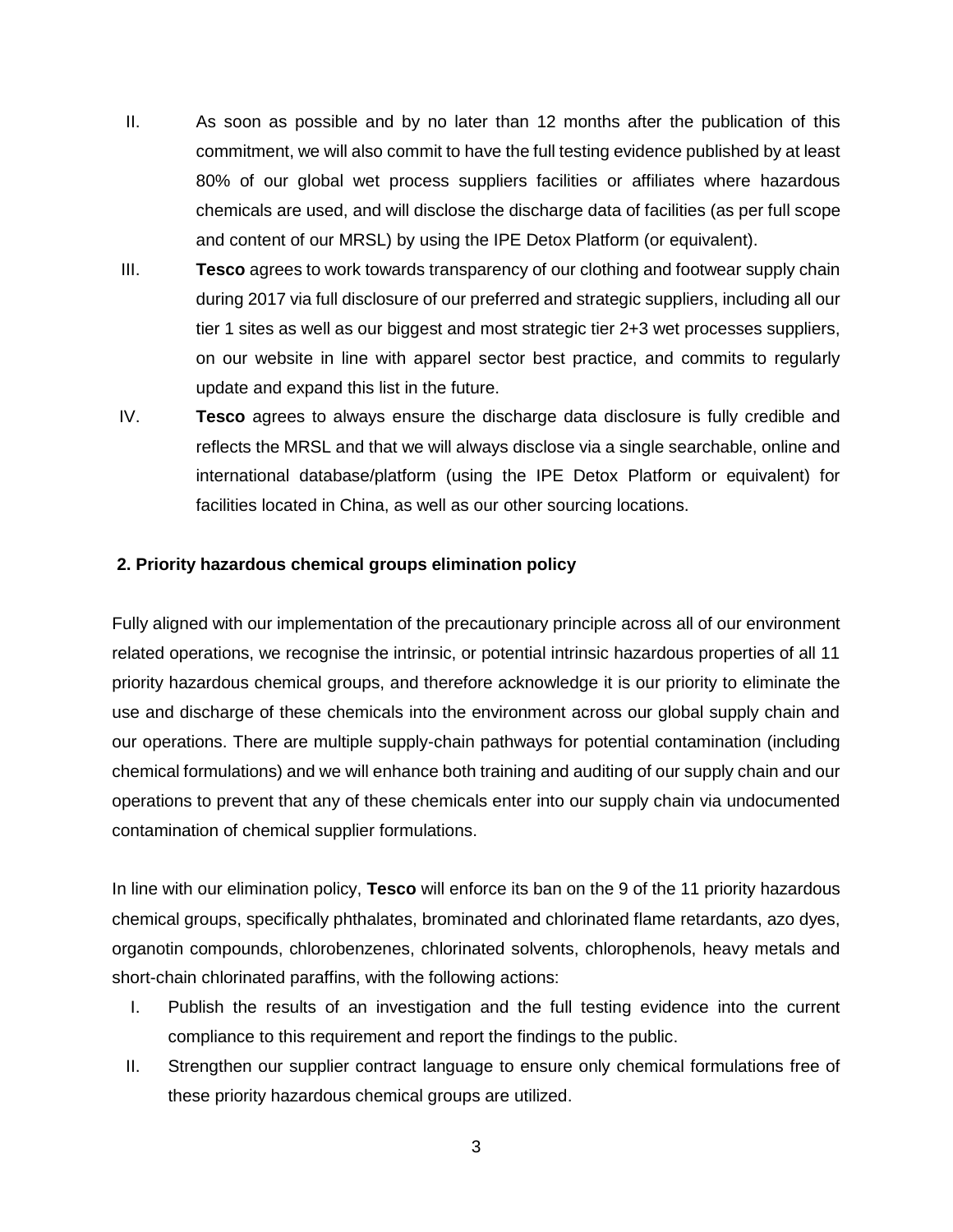- III. Work with our supply chain and other global industry leaders to ensure the most current technological limits of detection are reflected via the lowest detectable limits within our testing regimes.
- IV. Publicly document via the Tesco public website how at least APEOs and PFCs of the 11 priority hazardous chemical groups have been substituted by safer alternatives. Each of these case studies will also be shared on relevant exchange platforms, such as Subsport, and submitted to ECHA (European Chemicals Agency) within 12 months of the publication of this commitment, with a request that ECHA set up an appropriate online public alternatives database. In addition Tesco will encourage suppliers of alternative technologies and formulas to share their innovations on the free listings website MarketPlace set up by the NGO ChemSec.

# **3. Alkylphenols & their ethoxylates (APEOs) elimination policy**

Consistent with the precautionary principle and the potential intrinsic hazardous properties of all APEOs, **Tesco** commits to eliminate any APEOs used in any of the own-brand clothing and footwear products that **Tesco** produces and/or sells. This will be supported by:

- I. Enforcing the elimination of APEOs by strengthening our supplier contract language to ensure only APEOs-free chemical formulations are utilized.
- II. Establishing a rigorous system of control to ensure that no traces of APEOs find their way into our supply chain in line with the above.
- III. Publishing the results of an investigation and the full testing evidence into the current compliance to this requirement and reporting the findings to the public no later than 6 months after the publication of this commitment.
- IV. Working with our supply chain and other global industry leaders, to ensure the most current technological limits of detection are reflected via the lowest detectable limits within our testing regimes.

# **4. PFCs - Perfluorocarbon / Polyfluorinated Compounds(12) elimination policy**

Consistent with the precautionary principle and the potential intrinsic hazardousness of all PFCs, **Tesco** commits to eliminate any PFCs used in any of the own-brand clothing and footwear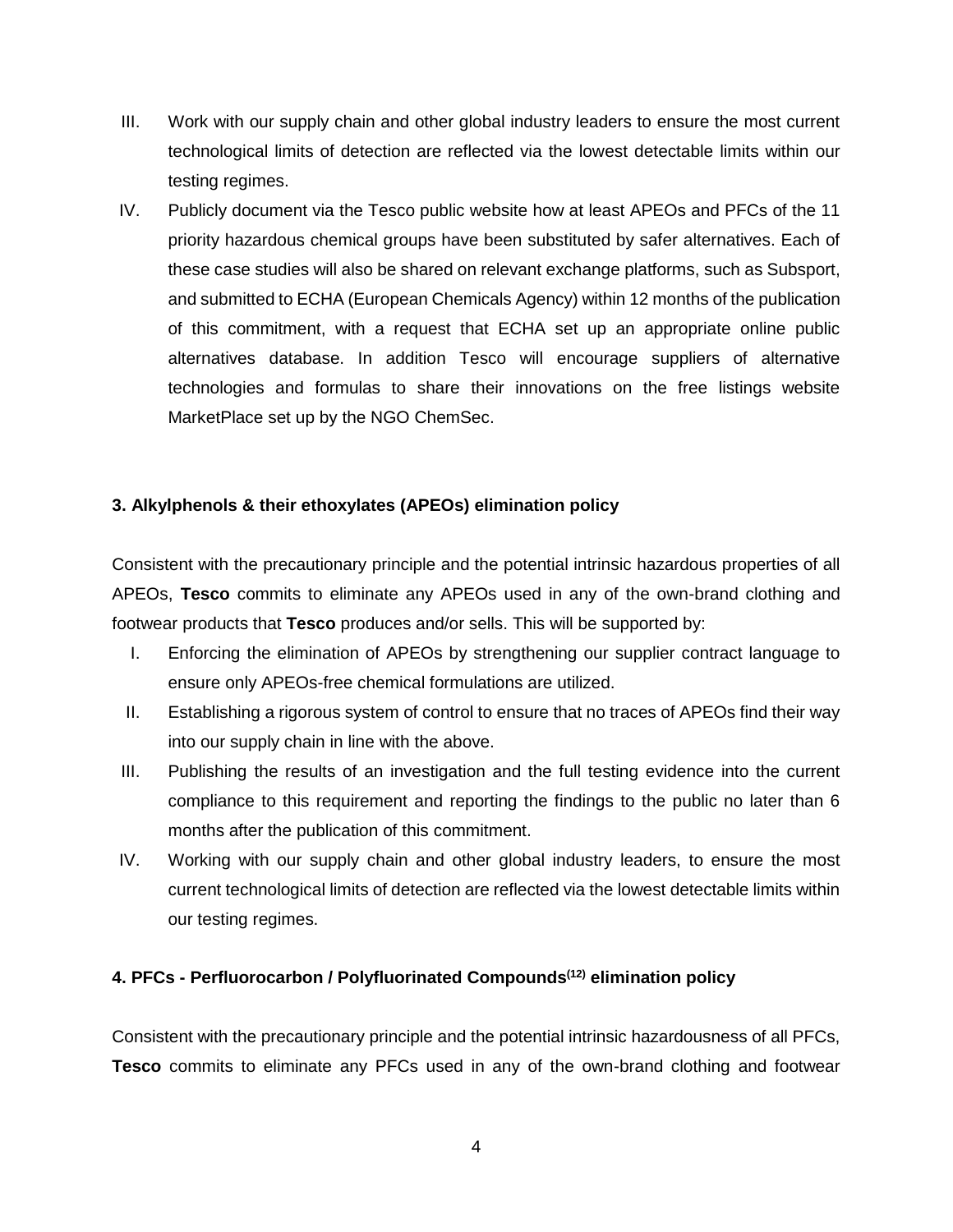products **Tesco** produces and/or sells, across our global supply-chain, by no later than Spring / Summer 2018 collection  $(13)$ . This will be supported by:

- I. Publishing the results of an investigation and the full testing evidence into the current compliance to this requirement and reporting the findings to the public by no later than 12 months after the publication of this commitment.
- II. Strengthening our supplier contract language to ensure only chemical formulations free of PFCs are utilized and establish a rigorous system of control to ensure that no traces of PFCs find their way into our supply chain in line with the above.
- III. Working in partnership with our supply chain and other global industry leaders to accelerate the move to non-PFC technologies.

## **5. Targets for Other Hazardous Chemicals**

As an important part of our implementation of the precautionary principle, **Tesco** commits to regularly review (as per hazardous chemical screening methodology that follow the principles and criteria in annex 1 or any public and procedurally transparent list of hazardous chemicals identified based on the same) the list of chemicals used in our operations and our global supply chain, and our MRSL. **Tesco** will apply the latest scientific findings to update our chemical policy, at least annually, to further restrict or ban chemicals, as new evidence on their impact becomes available. In line with the Right-to-Know principle we will deliver full public availability and transparency of our restricted substance lists, related audit process and the hazardous chemical screening methodology applied.

In this context we will also set clear intermediate progress targets on the elimination of hazardous chemicals in our clothing and footwear supply chains beyond the 11 priority hazardous chemical groups, including a public hazardous chemical-by-chemical schedule for elimination and substitution with non-hazardous chemistry by no later than 6 months after the publication of this commitment. This will support our long-term road to elimination of all hazardous chemical use by no later than 1<sup>st</sup> January 2020. This public detailed hazardous chemical by-chemical schedule will be updated annually.

# **6. Responsible Consumption or Living (via closed-loop operations across global supplychain and product lifecycles)**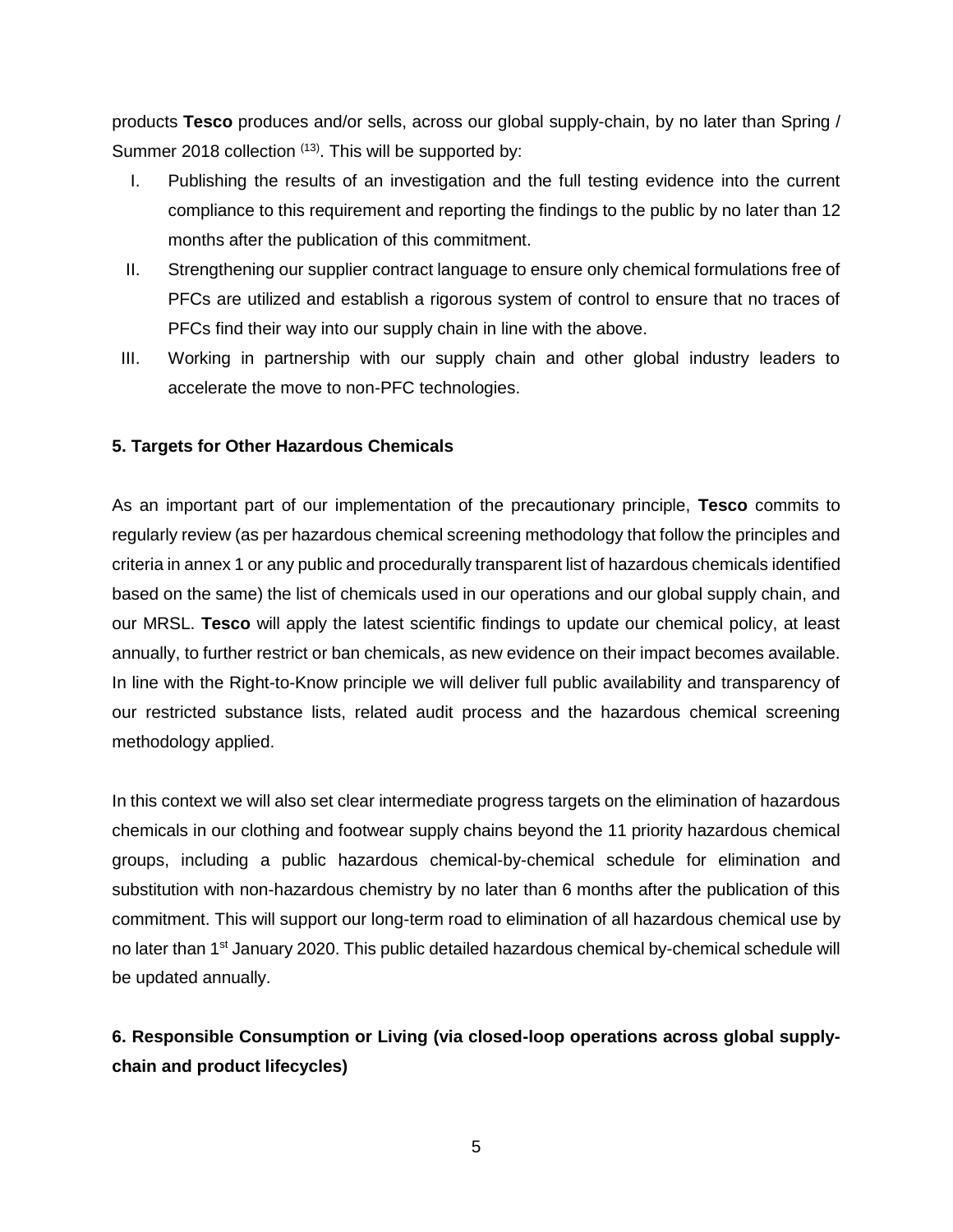Tesco will implement a Responsible Consumption plan (14) based on comprehensive Extended Producer Responsibility  $(EPR)^{(9)}$  that will:

- I. Continue our annual recycling/take-back scheme for UK customers through in-store events and provision of clothing recycling banks in our car parks. This aims to take back and redistribute the equivalent (including clothing of other brands) of 25% of all clothing we sell in the UK each year. This clothing is then sold in the shops of our charity partners and generates hundreds of thousands of pounds for causes such as cancer research. In 2017 the scheme will run in 200 stores for six weeks in partnership with Cancer Research UK and Love Your Clothes. We will look to roll out a similar scheme in our Central European markets, building on a pilot in 2016.
- II. Continue to develop events and resources that support and educate customers in all markets where we operate, on mending and upcycling their clothing to extend a product's life, such as our 2016 [#Makeitnew](http://loveyourclothes.org.uk/videos/upcycling-tips-makeitnew-challenge) upcycling challenge.
- III. Through the Sustainable Clothing Action Plan, continue to raise 'consumer' awareness and change attitudes and demands or expectations regarding modes of use and ownership of clothing and footwear. For example, by advertising in the context of education pilot projects and campaigns for shaping and training new 'social practice' (building skills and functional understanding beyond just providing more information).
- IV. Commit to develop strategies, roadmap and milestones and metrics for steps that Tesco will take to slow and close the loop, including options for a new responsible business model, as an ongoing process.

### **7. Self-reporting on the Detox Commitment**

**Tesco** delivers a full public schedule of evidence supporting the delivery of each and every component of this Detox commitment by no later than the date indicated in this Detox commitment.

The core responsibility principles for delivering on our commitment are:

- I. **Tesco** will always proactively provide the public precise schedules at site level for all our detailed and credible evidence (e.g. all hazardous chemical testing via the use of our company MRSL) supporting the delivery of all aspects of our Detox commitment.
- II. **Tesco** is responsible to proactively, publicly and transparently provide full details as to any deviations from the delivery of any aspect of our Detox commitment, and to effectively resolve within no more than 30 days.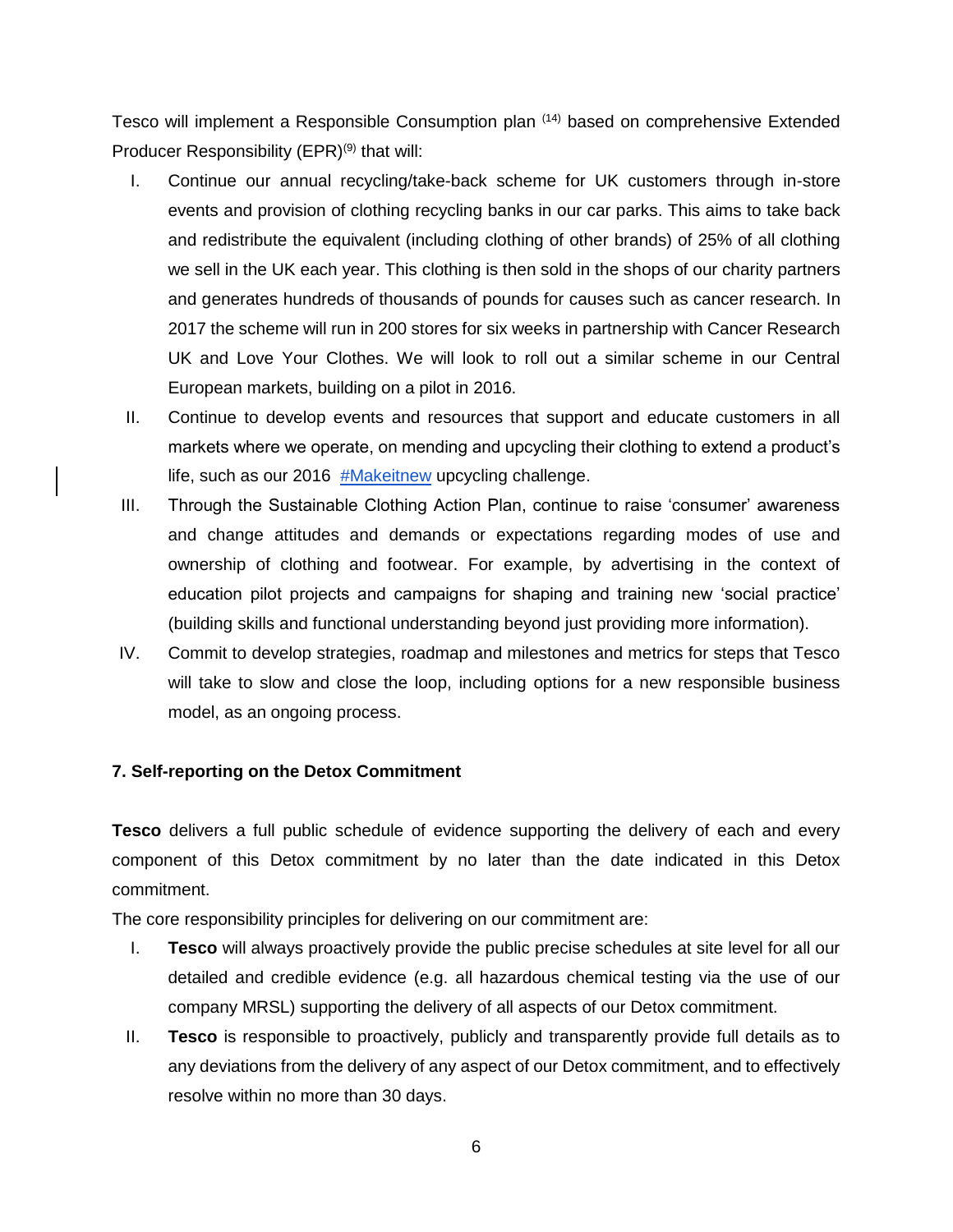#### **Endnotes:**

**---**

(1) All hazardous chemicals mean all those that show intrinsically hazardous properties: persistent, bioaccumulative and toxic (PBT); very persistent and very bioaccumulative (vPvB); carcinogenic, mutagenic and toxic for reproduction (CMR); endocrine disruptors (ED), or other properties of equivalent concern, (not just those that have been regulated or restricted in other regions).

(2) Responsible Design and Consumption or Living business models – are systems of products and services that are designed to deliver functions to meet needs, integrating full circularity and EPR (as defined above). These systems include a comprehensive process for identifying all lifecycle aspects, considering the most responsible design, production, product use and closed loop reuse and recycling, aiming to maximize the use of closed-loop and slowloop manufacturing and value creation. Closed loop systems should give preference to local solutions where possible.

(3) This means solutions are focused on elimination of hazardous chemical use at source, not by end-of-pipe techniques or via risk management. This requires either substitution with nonhazardous chemicals or where necessary finding non- chemical alternative solutions, such as re-evaluating product design or the functional need for chemicals.

(4) This means taking preventive action before waiting for conclusive scientific proof regarding cause and effect between the substance (or activity) and the damage. It is based on the assumption that some hazardous substances cannot be rendered harmless by the receiving environment (i.e. there are no 'environmentally acceptable'/ 'safe' use or discharge levels) and that prevention of potentially serious or irreversible damage is required, even in the absence of full scientific certainty. The process of applying the Precautionary Principle must involve an examination of the full range of alternatives, including, where necessary, substitution through the development of sustainable alternatives where they do not already exist.

(5) F&F is a wholly-owned clothing and footwear brand of Tesco plc.

(6) Zero discharge means elimination of all releases, via all pathways of release, i.e. discharges, emissions and losses, from our supply chain and our products. "Elimination" or "zero" means 'not detectable, to the limits of the best current technology', and only background levels of naturally occurring substances are acceptable.

7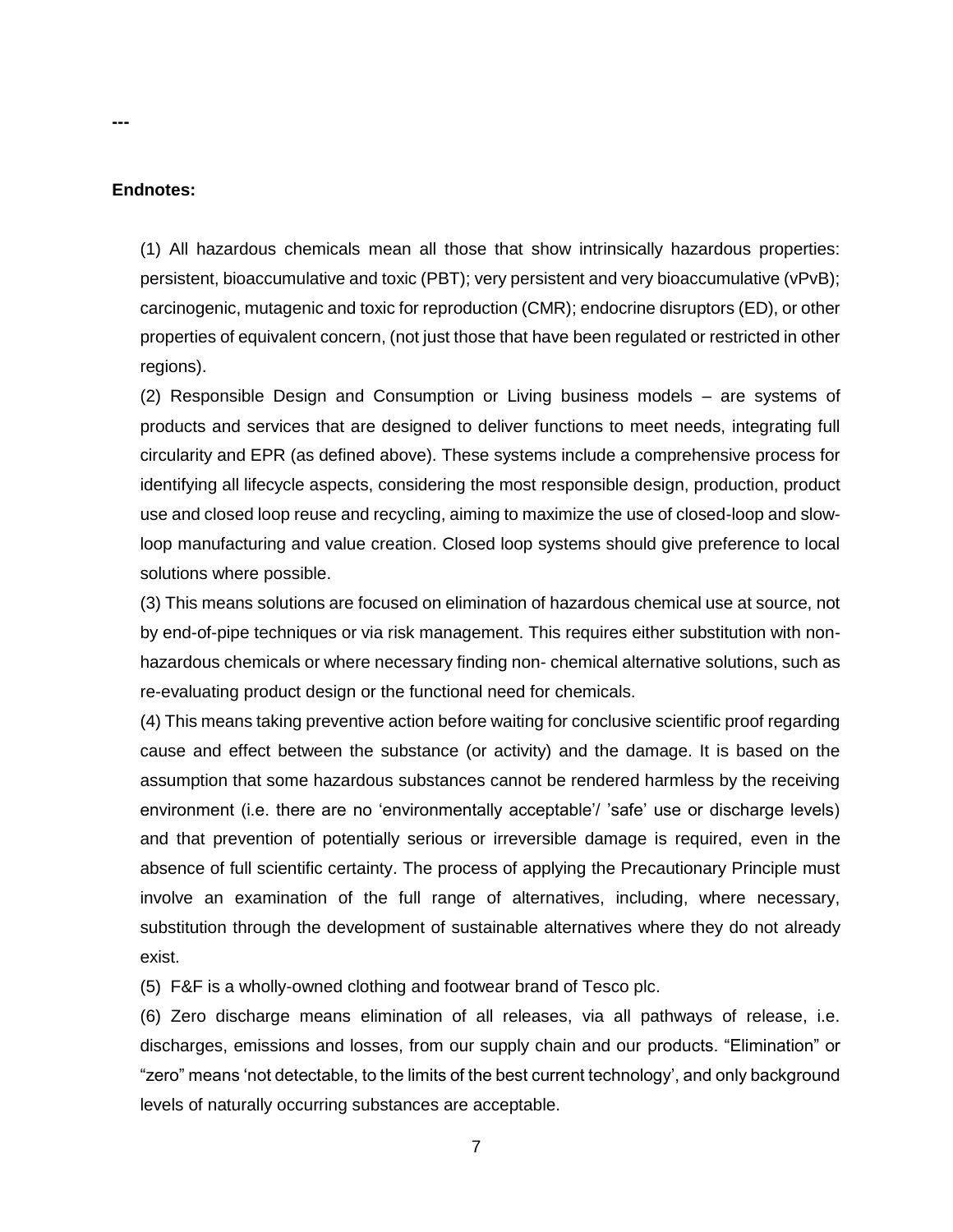(7) This means the commitment applies to the environmental practices of Tesco plc for the clothing and footwear owned label F&F which are direct imports, produced or sold. This includes all its suppliers or facilities in different regions.

(8) Right to Know is defined as practices that allow members of the public access to environmental information – in this case specifically about the uses and discharges of chemicals based on reported quantities of releases of hazardous chemicals to the environment, chemical-by-chemical, facility-by facility, at least year-by-year.

(9) Extended and Producer Responsibility is individual and global company responsibility to ensure the whole lifecycle of a product and the delivery of a function (from sourcing and design to use, reuse and recycling or final decontamination and treatment):

- protects the well-being of the natural environment, stays within planetary boundary limits and supports the socio-economic well-being of workers and local communities;
- ensures the system for end-of-life collection achieves high use of product and material quality through effective collection, disassembly and re-use or recycling;
- ensures the system for reuse (or any life-extension of the product), recycling and final treatment incentivises changes in design by the product designer both financially , through internalization of the real own-brand/differentiated end-of-life costs into the company business model, and through information feedback, including to other actors in the extended lifecycle;
- includes supporting and implementing fully circular resource use and full resource stewardship (recognizing that natural resources are not 'owned' but 'borrowed' to meet a need).

(10) One generation is generally regarded as 20-25 years.

(11) The 11 priority hazardous chemical groups are: 1. Alkyl phenols & their ethoxylates (APEOs) -2. Phthalates -3. Brominated and chlorinated flame retardants -4. Azo dyes (that release carcinogenic amines through reductive cleavage) -5. Organotin compounds -6. Perand poly-fluorinated chemicals -7.Chlorobenzenes -8. Chlorinated solvents -9. Chlorophenols -10. Short chain chlorinated paraffins -11. Heavy metals such as cadmium, lead, mercury and chromium (VI).

(12) Polyfluorinated compounds, such as fluorotelomers, can serve as precursors that degrade to form perfluorinated carboxylic acids, e.g. PFOA.

(13) We will have stopped using PFCs in the core range of our Spring/Summer 2017 collection and no PFCs will be used in production of our Autumn/Winter 2017 collection. By Spring/Summer 2018 all this stock will have been sold through.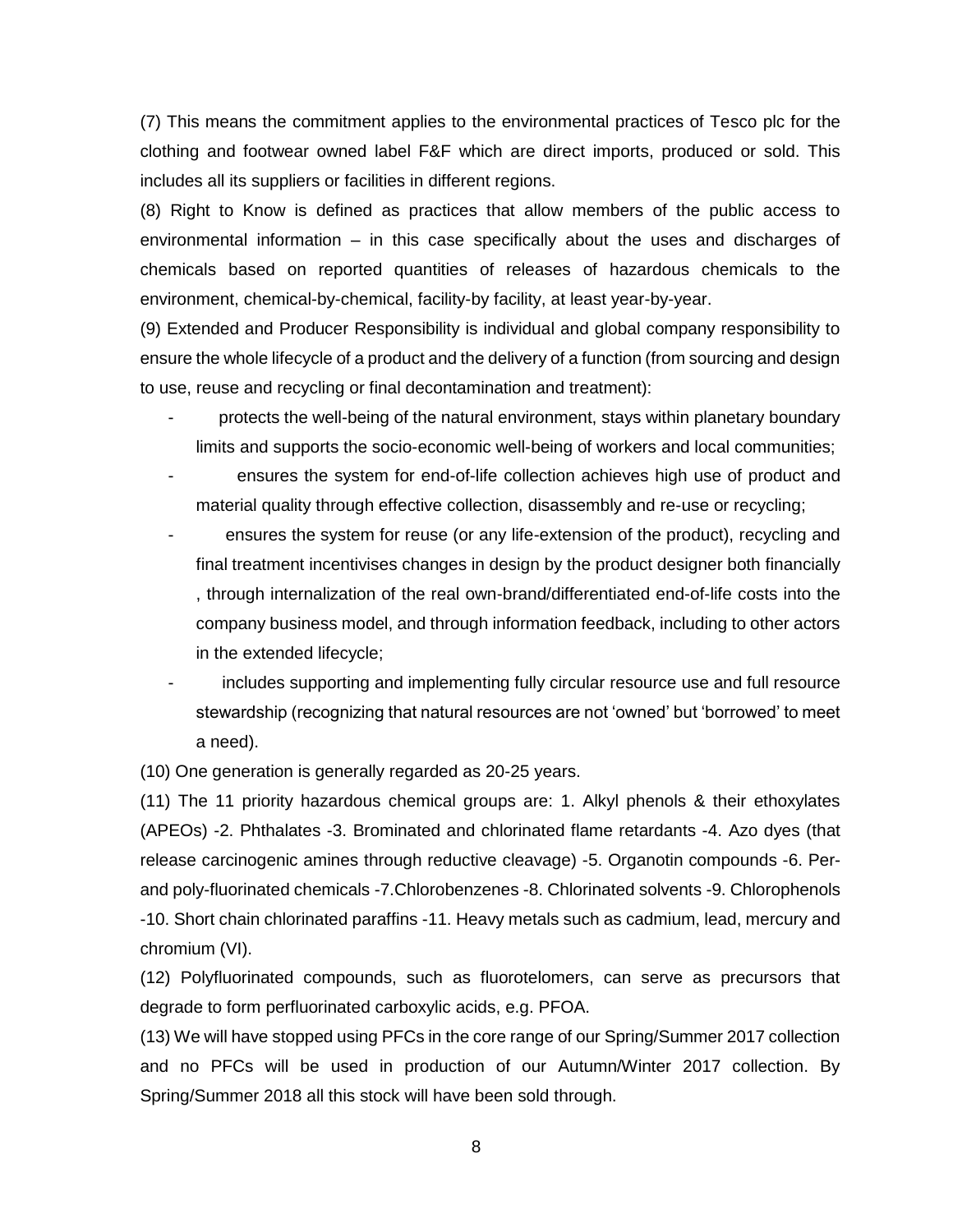(14) Responsible Design and Consumption or Living business models – are systems of products and services that are designed to deliver functions to meet needs, integrating full circularity and EPR (as defined above). These systems include a comprehensive process for identifying all lifecycle aspects, considering the most responsible design, production, product use and closed loop reuse and recycling, aiming to maximize the use of closed-loop and slowloop manufacturing and value creation. Closed loop systems should give preference to local solutions where possible.

(15) This refers to commonly-available analytical testing services which can perform at a scale suitable for our production capacity.

---

#### **Annex 1 - Detox hazardous chemical screening methodology:**

Any hazardous chemical screening methodology should include (but not be limited to) the following requirements:

1) Has a hazard based approach without use of any 'risk based' criteria for excluding certain chemicals.

2) The hazard approach should include a broad range of hazardous categories, i.e. at least those considered under EU REACH regulation.

3) Make use of a wide range of sources of information (e.g. at least all publically available information).

4) Make use of cautious thresholds in hazardous criteria setting (i.e. at least those used under best practice regulation and conventions)

5) Incorporate ongoing assessment of the effectiveness of the screening tool at identifying hazardous substances (e.g. by comparison of screening outcome with other forms of assessment for a sub-set of chemicals)

6) The full criteria and methods applied and full data behind results must be open to public scrutiny, including the types of hazardous property which must be evaluated and any thresholds used as well as full transparency on the information sources used to assess hazard

7) The screening methodology approach must take account of the hazards of accessory chemical and/ or breakdown products which are generated through the use or release of any one particular chemical ingredient.